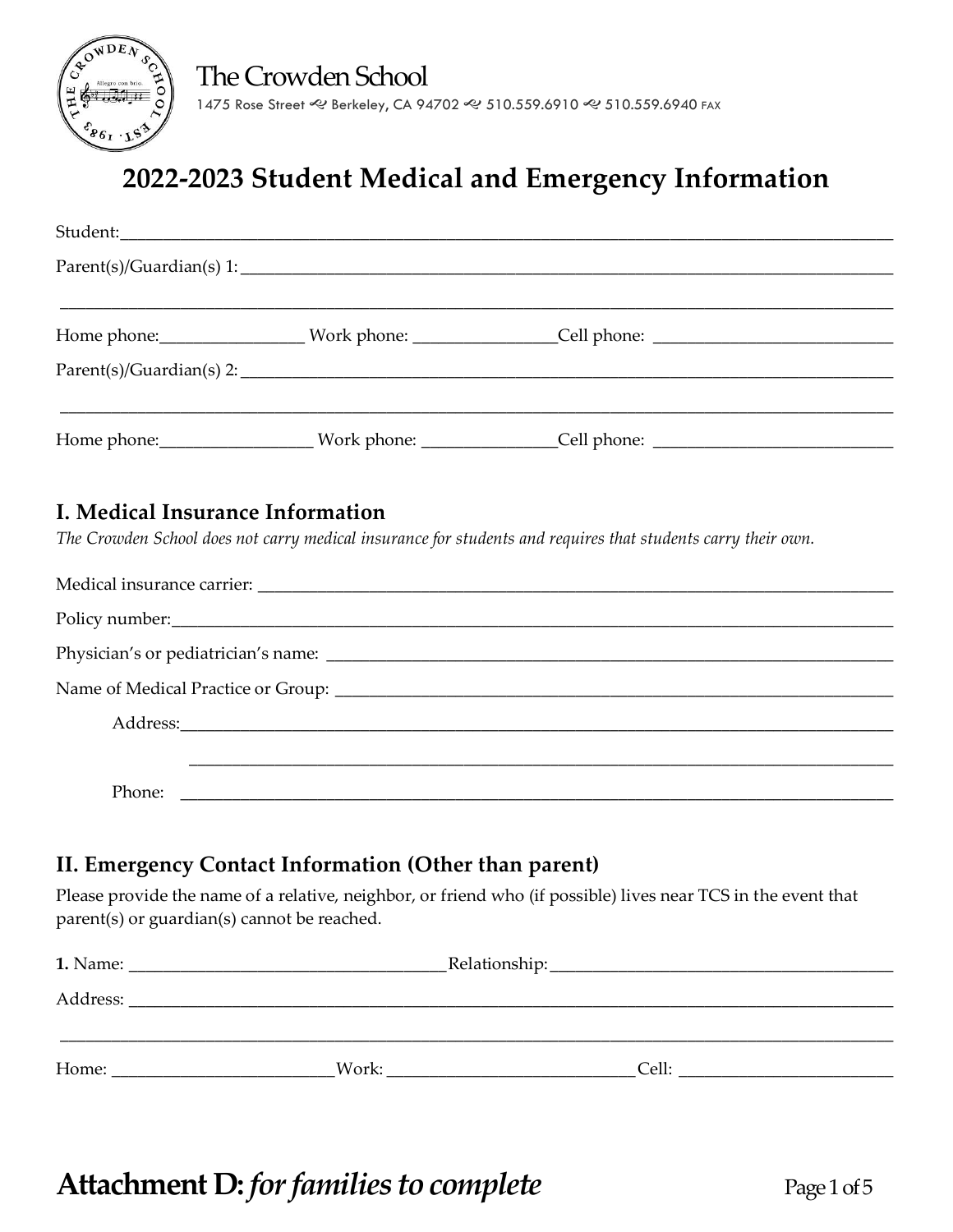### The Crowden School

1475 Rose Street & Berkeley, CA 94702 & 510.559.6910 & 510.559.6940 FAX

| 3. Out of state contact |  |  |
|-------------------------|--|--|
|                         |  |  |
|                         |  |  |
|                         |  |  |
|                         |  |  |

#### **III. Administration of Tylenol/Advil**

For general discomfort at school we can administer Tylenol (acetaminophen) or Advil (ibuprofen), with your permission. You will be notified if your child receives any medication at school. Please indicate if you do **not** want your child to be given either medication:

 $\Box$  **No,** my child may not be given:  $\Box$  Tylenol **and** / **or**  $\Box$  Advil

**Yes,** my child may be given either Tylenol or Advil

**Wait and ask permission,** I'd prefer to be contacted BEFORE my student receives any medication

*Parent signature*

#### **IV. Authorization of Consent to Treatment of Minor**

1. I/we, the undersigned parent(s) and/or guardian(s) of \_\_\_\_\_\_\_\_\_\_\_\_\_\_\_\_\_\_\_\_\_\_\_\_\_\_\_\_\_\_\_\_\_\_ , a minor, do hereby authorize The Crowden School as agent for the undersigned to consent to any x-ray examination, anesthetic, medical or surgical diagnosis or treatment, and hospital care that is deemed advisable by and is to be rendered under the general and special supervision of any physician and surgeon who is licensed under the provisions of The Medicine Practice Act and on the Medical Staff of any licensed hospital, whether such diagnosis or treatment is rendered at the office of the student's physician/pediatrician or elsewhere.

\_\_\_\_\_\_\_\_\_\_\_\_\_\_\_\_\_\_\_\_\_\_\_\_\_\_\_\_\_\_\_\_\_\_\_\_\_\_\_\_\_\_\_\_\_\_\_\_\_\_\_\_\_\_\_\_\_\_

# **Attachment D:** *for families to complete* Page 2 of 5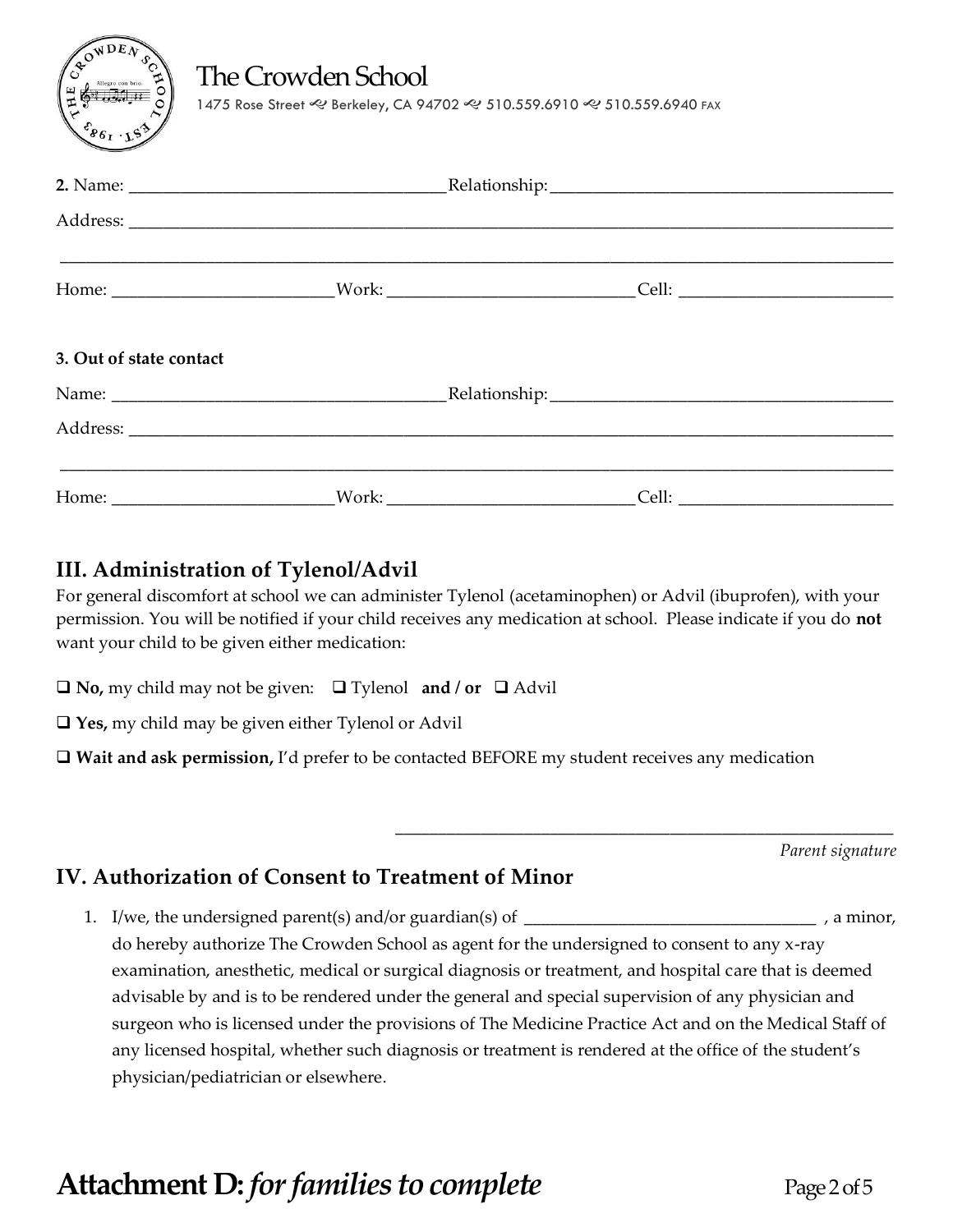

2. It is understood that this authorization is given in advance of any specific diagnosis, treatment, or hospital care being required, but is given to provide authority and power on the part of our aforesaid agent to give specific consent to any and all such diagnosis, treatment, or hospital care that the aforementioned physician in the exercise of his or her best judgement may deem advisable.

| Parent/guardian signature | date |
|---------------------------|------|
|---------------------------|------|

\_\_\_\_\_\_\_\_\_\_\_\_\_\_\_\_\_\_\_\_\_\_\_\_\_\_\_\_\_\_\_\_\_\_\_\_\_\_\_\_\_\_\_\_\_\_\_\_\_\_\_\_\_\_\_\_\_\_ \_\_\_\_\_\_\_\_\_\_\_\_\_\_\_\_\_\_\_\_\_\_\_\_\_\_\_\_\_\_\_\_\_

*Parent/guardian signature* date

\_\_\_\_\_\_\_\_\_\_\_\_\_\_\_\_\_\_\_\_\_\_\_\_\_\_\_\_\_\_\_\_\_\_\_\_\_\_\_\_\_\_\_\_\_\_\_\_\_\_\_\_\_\_\_\_\_\_ \_\_\_\_\_\_\_\_\_\_\_\_\_\_\_\_\_\_\_\_\_\_\_\_\_\_\_\_\_\_\_\_\_

**V. Date of Last Tetanus Shot**

**VI. Covid-19 Vaccination**

The Crowden School strongly encourages vaccination against Covid-19. Please list the date of your child's last Covid-19 vaccination or booster. If this is left blank, the child will be marked as unvaccinated.

**VII. Dental Insurance Information**

*The Crowden School does not carry dental insurance for students and requires that students carry their own.*

| Phone: |  |  |
|--------|--|--|

**Attachment D:** *for families to complete* Page 3 of 5

*Date*

**\_\_\_\_\_\_\_\_\_\_\_\_\_\_\_\_\_\_\_\_\_\_\_\_\_**

**\_\_\_\_\_\_\_\_\_\_\_\_\_\_\_\_\_\_\_\_\_\_\_\_\_**

*date*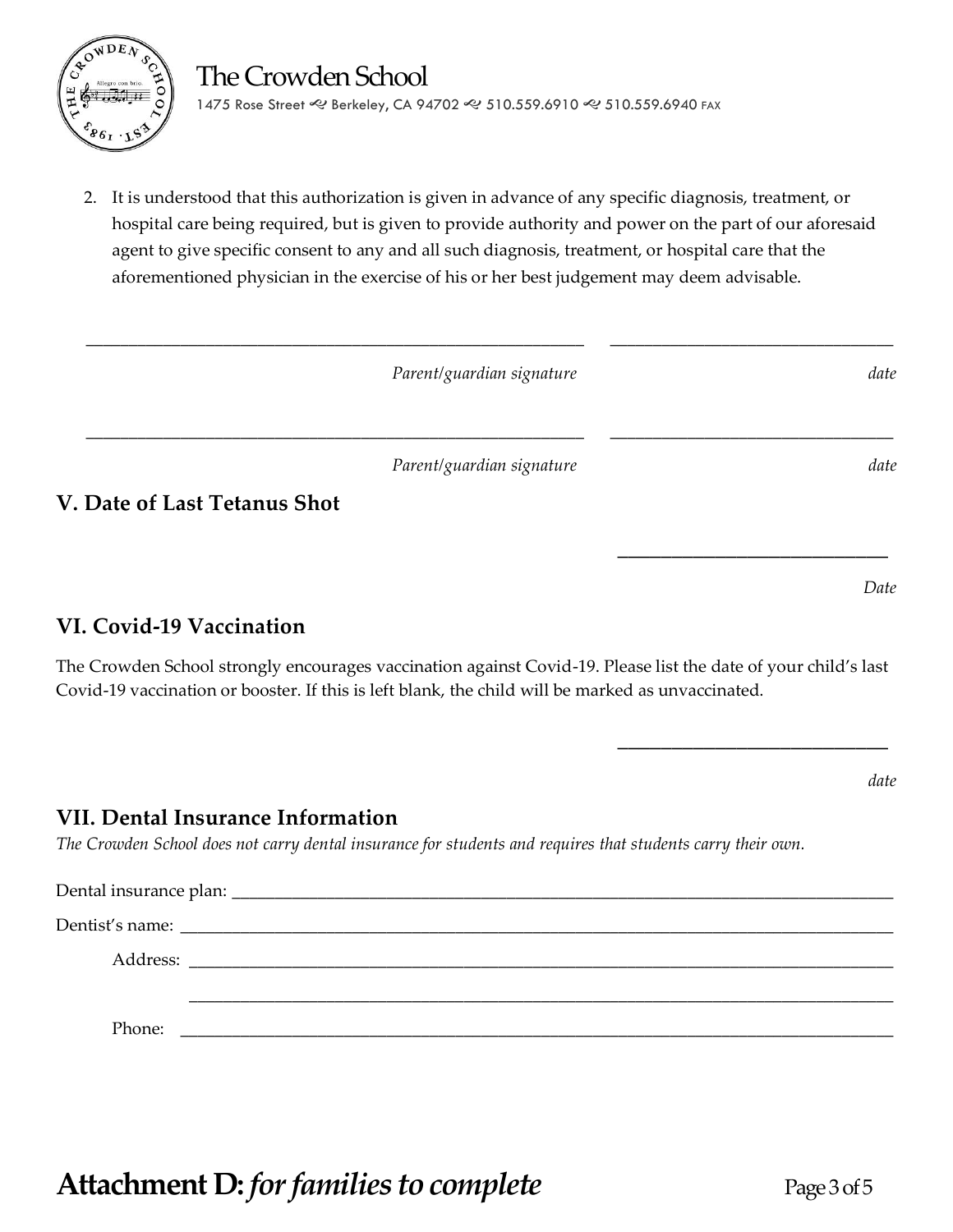

### **VIII. Medical Survey**

**Families are required to inform and update the school on all student allergies and other medical conditions which require medication at school. If any items are listed in this section, Form C, Medical History Questionnaire, is required to be completed by your child's physician.**

\_\_\_\_\_\_\_\_\_\_\_\_\_\_\_\_\_\_\_\_\_\_\_\_\_\_\_\_\_\_\_\_\_\_\_\_\_\_\_\_\_\_\_\_\_\_\_\_\_\_\_\_\_\_\_\_\_\_\_\_\_\_\_\_\_\_\_\_\_\_\_\_\_\_\_\_\_\_\_\_\_\_\_\_\_\_\_\_\_\_\_\_\_\_\_\_\_

\_\_\_\_\_\_\_\_\_\_\_\_\_\_\_\_\_\_\_\_\_\_\_\_\_\_\_\_\_\_\_\_\_\_\_\_\_\_\_\_\_\_\_\_\_\_\_\_\_\_\_\_\_\_\_\_\_\_\_\_\_\_\_\_\_\_\_\_\_\_\_\_\_\_\_\_\_\_\_\_\_\_\_\_\_\_\_\_\_\_\_\_\_\_\_\_\_

\_\_\_\_\_\_\_\_\_\_\_\_\_\_\_\_\_\_\_\_\_\_\_\_\_\_\_\_\_\_\_\_\_\_\_\_\_\_\_\_\_\_\_\_\_\_\_\_\_\_\_\_\_\_\_\_\_\_\_\_\_\_\_\_\_\_\_\_\_\_\_\_\_\_\_\_\_\_\_\_\_\_\_\_\_\_\_\_\_\_\_\_\_\_\_\_\_

\_\_\_\_\_\_\_\_\_\_\_\_\_\_\_\_\_\_\_\_\_\_\_\_\_\_\_\_\_\_\_\_\_\_\_\_\_\_\_\_\_\_\_\_\_\_\_\_\_\_\_\_\_\_\_\_\_\_\_\_\_\_\_\_\_\_\_\_\_\_\_\_\_\_\_\_\_\_\_\_\_\_\_\_\_\_\_\_\_\_\_\_\_\_\_\_\_

List food allergies of any kind and specify the nature of your child's reaction (contact, airborne, ingestion):

Other allergies (medicine, pollen, etc.):

Please list any other medical problems or chronic conditions (asthma, etc.):

Medicines taken regularly (including over-the-counter medicines):\*

Reasons taken: \_\_\_\_\_\_\_\_\_\_\_\_\_\_\_\_\_\_\_\_\_\_\_\_\_\_\_\_\_\_\_\_Dose/Frequency:\_\_\_\_\_\_\_\_\_\_\_\_\_\_\_\_\_\_\_\_\_\_\_\_\_\_\_\_\_\_\_\_\_\_\_\_\_

**\*All medications must be kept in the main office. Students are not allowed to carry or store medication on campus at any time, with the exceptions of inhalers and EpiPens that are required for the treatment of allergy symptoms.**

#### **IX. Yearly Medical History Update**

Medical conditions, treatments, and allergies (check, giving approximate dates):

- 
- $\square$  Convulsions  $\square$  Chicken Pox  $\square$  Asthma
- Diabetes German Measles Hay Fever
- $\Box$  Heart Defect/Disease  $\Box$  Mumps  $\Box$  Penicillin
- $\Box$  Hypertensions  $\Box$  Hepatitis  $\Box$  Other drugs:
- □ Psychiatric Treatment □ Bleeding/Clotting
- -

\_\_\_\_\_\_\_\_\_\_\_\_\_\_\_\_\_\_\_\_\_\_\_\_\_\_\_\_\_\_\_\_\_\_\_\_\_\_\_\_\_\_\_\_\_\_\_\_\_\_\_\_\_\_\_\_\_\_\_\_\_\_\_\_\_\_\_\_\_\_\_\_\_\_\_\_\_\_\_\_\_\_\_\_\_\_\_\_\_\_\_\_\_\_\_\_\_

\_\_\_\_\_\_\_\_\_\_\_\_\_\_\_\_\_\_\_\_\_\_\_\_\_\_\_\_\_\_\_\_\_\_\_\_\_\_\_\_\_\_\_\_\_\_\_\_\_\_\_\_\_\_\_\_\_\_\_\_\_\_\_\_\_\_\_\_\_\_\_\_\_\_\_\_\_\_\_\_\_\_\_\_\_\_\_\_\_\_\_\_\_\_\_\_\_

Operations and/or serious injuries (please include dates):

**Attachment D:** *for families to complete* Page 4 of 5